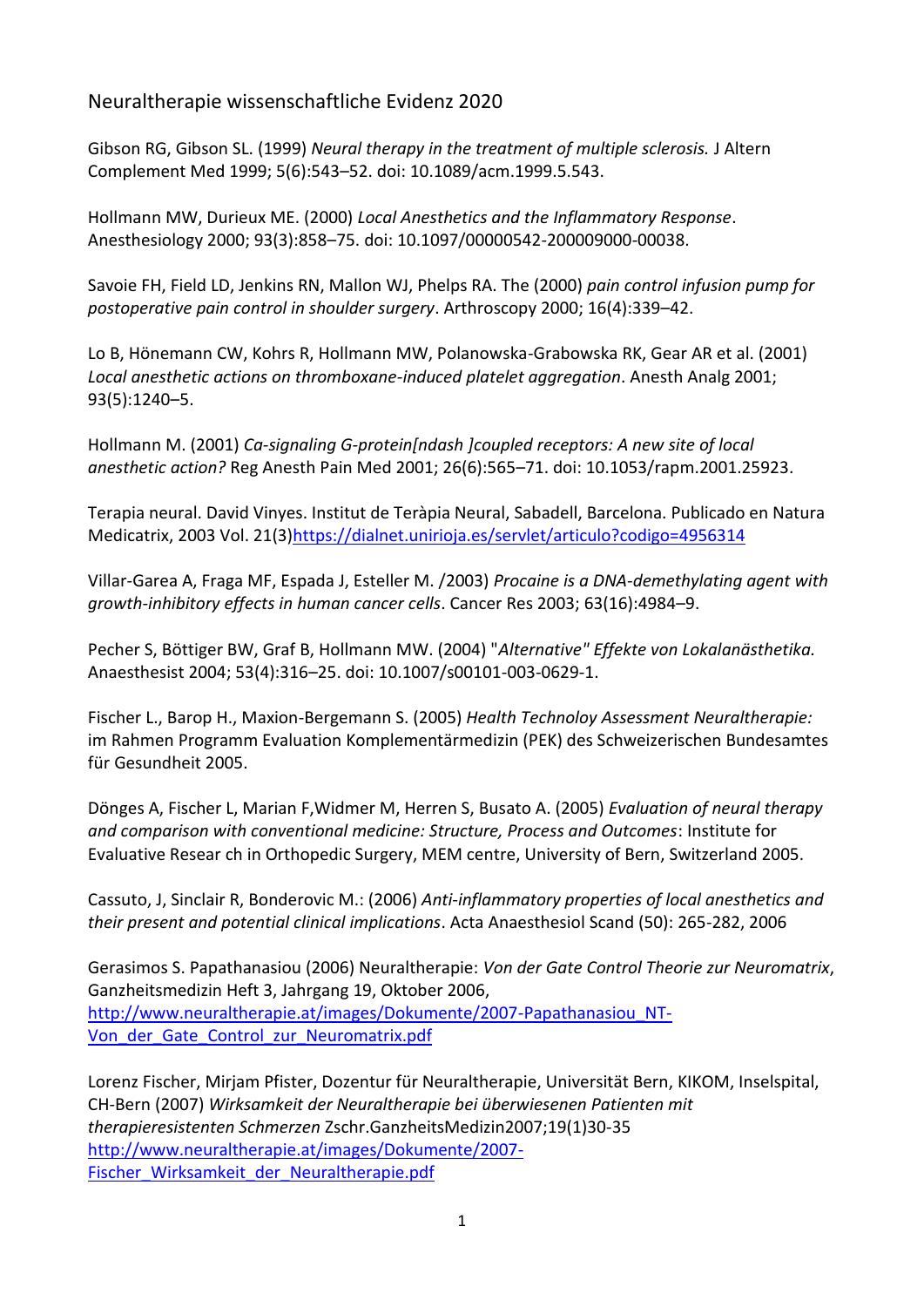M. Sc., Dr. Orlando R. Expósito Reyes,1 Dr. Francisco Vargas LaO,2 M. Sc., Dr. Emilio Alba Verdecia,3 Dra. Olga Roselló Salcedo4 y Dr. Carlos Tornés Salgado5 (2007) *Terapia neural como tratamiento contra el dolor en la displasia mamaria cíclica de grado,* Revista Cubana de Cirugía, Rev Cubana Cir v.46 n.3 Ciudad de la Habana jul.-sep. 2007 [http://scielo.sld.cu/scielo.php?script=sci\\_arttext&pid=S0034-74932007000300003](http://scielo.sld.cu/scielo.php?script=sci_arttext&pid=S0034-74932007000300003)

Dr. María Antonieta Álvarez UrbayI; Dr. Héctor Frank Conejero AlvarezII ; Dra. Magaly Boudet ÁvilaIII; Dr. Guillermo Ferrer MurgasIV; Dr.CM. Jorge Santana Álvarez, (2007) *Resultados de la terapia neural en las faringitis cronicas,* Revista Archivo Médico de Camagüey, AMC vol.11 no.2 Camagüey mar.-abr. 2007

[http://scielo.sld.cu/scielo.php?script=sci\\_arttext&pid=S1025-02552007000200010](http://scielo.sld.cu/scielo.php?script=sci_arttext&pid=S1025-02552007000200010)

Gerasimos Papathanasiou, (2007) *Schmerzgedächtnis und Neuraltherapie*, Ganzheitsmedizin Heft 4, Jahrgang 20, Dezember 2007, [http://www.neuraltherapie.at/images/Dokumente/2007-](http://www.neuraltherapie.at/images/Dokumente/2007-Papathanasiou_Schmerzgedchtnis_und_Neuraltherapie.pdf) Papathanasiou Schmerzgedchtnis\_und\_Neuraltherapie.pdf

Omoigui S. (2007) *The biochemical origin of pain--proposing a new law of pain: The origin of all pain is inflammation and the inflammatory response*. Part 1 of 3--a unifying law of pain. Med Hypotheses 2007; 69(1):70–82. doi: 10.1016/j.mehy.2006.11.028.

Herroeder S, Pecher S, Schönherr ME, Kaulitz G, Hahnenkamp K, Friess H et al. (2007) *Systemic lidocaine shortens length of hospital stay after colorectal surgery: A double-blinded, randomized, placebo-controlled trial*. Ann Surg 2007; 246(2):192–200. doi: 10.1097/SLA.0b013e31805dac11.

Joelle Mermod1, Lorenz Fischer2, Lukas Staub1 and André Busato, Institute for Evaluative Research in Orthopaedic Surgery, University of Bern, Stauffacherstrasse 78, CH-3014 Bern, Switzerland and Kollegiale Instanz für Komplementärmedizin (KIKOM), University of Bern, Imhoof-Pavillon, Inselspital, CH-3010 Bern, (2008) *Patient satisfaction of primary care for musculoskeletal diseases: A comparison between Neural Therapy and conventional medicine* BMC Complementary and Alternative MedicineOpen AccessResearch article Published: 24 June 2008 [http://www.neuraltherapie.at/images/Dokumente/2008-Mermod-Fischer-Staub-Busato\\_Patient](http://www.neuraltherapie.at/images/Dokumente/2008-Mermod-Fischer-Staub-Busato_Patient-satisfication-of-primary-care-for-musculosceletal-diseases.pdf)[satisfication-of-primary-care-for-musculosceletal-diseases.pdf](http://www.neuraltherapie.at/images/Dokumente/2008-Mermod-Fischer-Staub-Busato_Patient-satisfication-of-primary-care-for-musculosceletal-diseases.pdf)

Papathanasiou. (2008) *Neuroimmunologische Grundlagen der Neuraltherapie*. Ganzheitsmedizin 2008; 21(2). [http://www.neuraltherapie.at/images/Dokumente/2008-](http://www.neuraltherapie.at/images/Dokumente/2008-Papathanasiou_Neuroimmunologische_Grundlagen_der_NT.pdf) Papathanasiou Neuroimmunologische Grundlagen der NT.pdf

Dra. Marlen María de la Torres Rosés I; Lic. Rafael Luis Mendoza (2008), *La terapia neural: una alternativa en el tratamiento de la litiasis renal,* Revista Archivo Médico de Camagüey, AMC v.12 n.2 Camagüey mar.-abr. 2008 [http://scielo.sld.cu/scielo.php?script=sci\\_arttext&pid=S1025-02552008000200003](http://scielo.sld.cu/scielo.php?script=sci_arttext&pid=S1025-02552008000200003)

Fischer, L. (2009) *Die Behandlung des komplexen regionalen Schmerzsyndroms der oberen Extremität mit wiederholter Lokalanästhesie des Ganglion stellatum* Praxis2009;98:247–257247 [http://www.neuraltherapie.at/images/Dokumente/2009-Fischer\\_Die\\_Behandlung\\_des.pdf](http://www.neuraltherapie.at/images/Dokumente/2009-Fischer_Die_Behandlung_des.pdf)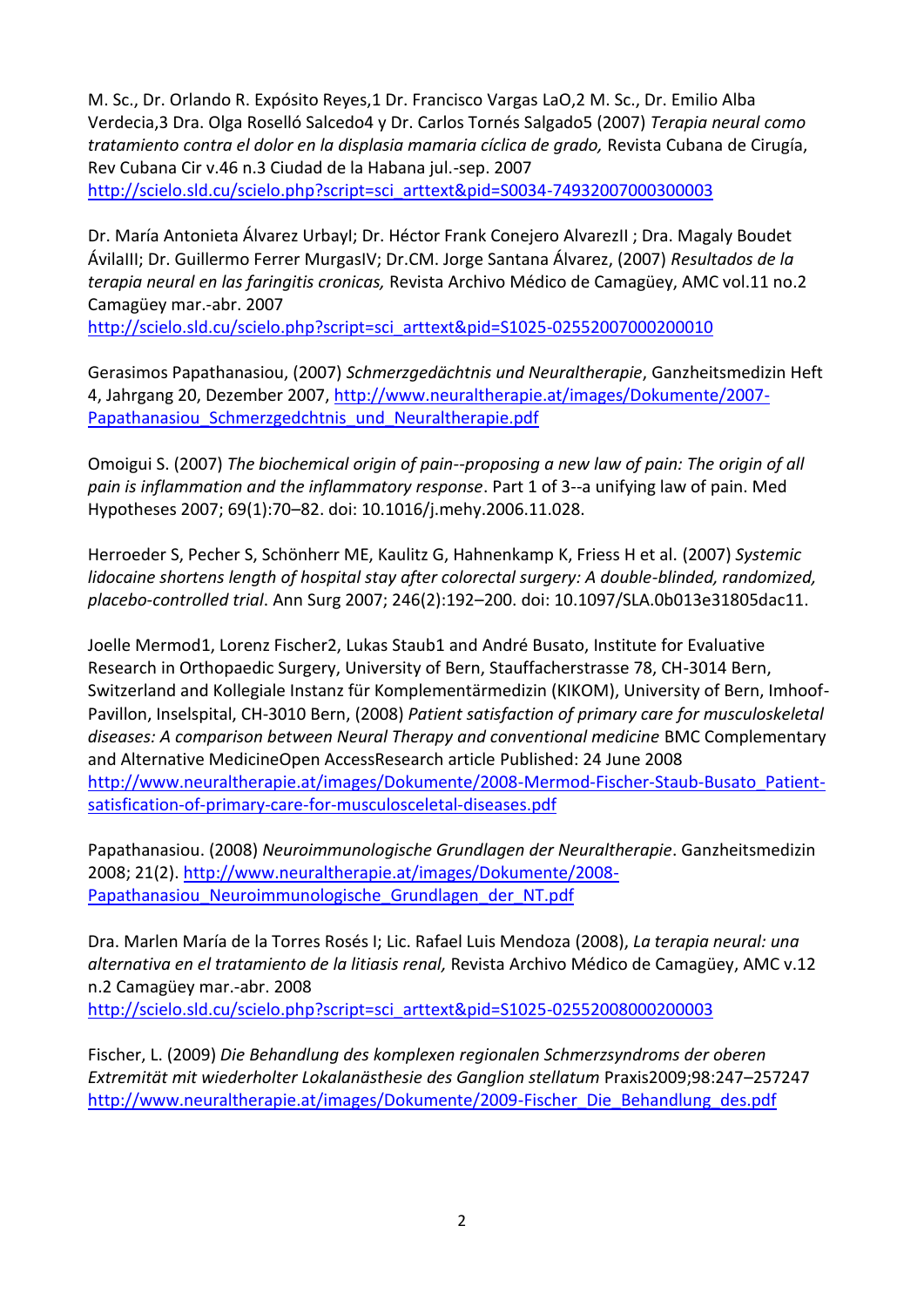Olga Lóriz Peralta, Almudena Raya Rejóna, David Pérez Moralesa, Alfonso Girona Amoresa, David Vinyes Casajoanab, Katia Puente de la Vega Costac (2010) *Intervention study on subacute and chronic pain in Primary Care: an approach to the effectiveness of neural therapy,* Copyright © 2010. Elsevier España, S.L.. Todos los derechos reservados

[http://www.elsevier.es/es-revista-atencion-primaria-27-articulo-estudio-intervencion-sobre-el](http://www.elsevier.es/es-revista-atencion-primaria-27-articulo-estudio-intervencion-sobre-el-dolor-S021265671100062X?redirectNew=true)[dolor-S021265671100062X?redirectNew=true](http://www.elsevier.es/es-revista-atencion-primaria-27-articulo-estudio-intervencion-sobre-el-dolor-S021265671100062X?redirectNew=true)

Nazlikul, H. (2010) *Thorakale Blockaden und Wirkung der Neuraltherapie in Kombination mit manueller Therapie* Manuelle Medizin 2010 · 48:329–338 [http://www.neuraltherapie.at/images/Dokumente/2010-Nazlikul\\_thorakale-blockaden-und](http://www.neuraltherapie.at/images/Dokumente/2010-Nazlikul_thorakale-blockaden-und-wirkung-der-NT-in-kombination-mit-manueller-therapie.pdf)[wirkung-der-NT-in-kombination-mit-manueller-therapie.pdf](http://www.neuraltherapie.at/images/Dokumente/2010-Nazlikul_thorakale-blockaden-und-wirkung-der-NT-in-kombination-mit-manueller-therapie.pdf)

Mastalier, O. and S. Weinschenk. (2010) *Störfeld und Herdgeschehen* [stoerfield and focuses]. in Handbuch Neuraltherapie, Weinschenk, Editor. 2010, p. 137-168.: Elsevier Inc.: München; 2010.

Gottschalk A. (2010) *Kontinuierliche Wundinfusion von Lokalanästhetika: Stellenwert in der postoperativen Schmerztherapie*. Anaesthesist 2010; 59(12):1076–82. doi: 10.1007/s00101-010- 1808-5.

Weinschenk, S. (2010) *Wirkung der Neuraltherapie auf das Vegetative Nervensystem gemessen mittels Herzfrequenzvariationsanalyse (HRV)* [http://www.neuraltherapie.at/images/Dokumente/2010-](http://www.neuraltherapie.at/images/Dokumente/2010-Weinschenk_Wirksamkeitsnachweis_der_NTh_mittels_HRV.pdf) Weinschenk Wirksamkeitsnachweis der NTh\_mittels\_HRV.pdf

MSc. Reina Peraza Morelles I; MSc. Dysmart Hernández BarriosII; MSc. Vivian Gil GarcíaIII; MSc. Ricardo Garrido Pérez,(2011), *Eficacia del la terapia neural en el tratamiento de pacientes con epicondilitis humeral*, [Revista Archivo Médico de Camagüey,](http://scielo.sld.cu/scielo.php?script=sci_serial&pid=1025-0255&lng=es&nrm=iso) AMC v.15 n.2 Camagüey mar.- abr. 2011[, http://scielo.sld.cu/scielo.php?script=sci\\_arttext&pid=S1025-02552011000200007](http://scielo.sld.cu/scielo.php?script=sci_arttext&pid=S1025-02552011000200007)

Dr. Roberto Medrano García I; Dr. C Ariel Varela Hernández II; Dra. Marlen de la Torre Rosés III; Lic. Rafael Mendoza CisnerosIV; Dra. Yamila Acosta Davison (2011), *Resultados de la aplicación de la terapia neural en la lumbalgia inespecífica,* Revista Archivo Médico de Camagüey, AMC v.15 n.1 Camagüey ene.-feb. 2011,

[http://scielo.sld.cu/scielo.php?script=sci\\_arttext&pid=S1025-02552011000100007](http://scielo.sld.cu/scielo.php?script=sci_arttext&pid=S1025-02552011000100007)

Gerasimos Papathanasiou, (2011) *Grundregulation – Parainflammation – Extrazelluläre Matrix*, Ganzheitsmedizin Heft 3, Jahrgang 24, September 2011 [http://www.neuraltherapie.at/images/Dokumente/2011-](http://www.neuraltherapie.at/images/Dokumente/2011-Papathanasiou_GrundregulationParainflammation-ECM.pdf) [Papathanasiou\\_GrundregulationParainflammation-ECM.pdf](http://www.neuraltherapie.at/images/Dokumente/2011-Papathanasiou_GrundregulationParainflammation-ECM.pdf)

Egli, S. (2011) *Können Lokalanästhetika (Neuraltherapie) bei überwiesenen, therapieresistenten, chronischen Schmerzpatienten einen Circulus vitiosus durchbrechen? Neurophysiologie und klinische Daten*. [http://www.neuraltherapie.at/images/Dokumente/2011-Dissertation\\_Egli-et](http://www.neuraltherapie.at/images/Dokumente/2011-Dissertation_Egli-et-al.pdf)[al.pdf](http://www.neuraltherapie.at/images/Dokumente/2011-Dissertation_Egli-et-al.pdf)

Bissig, P. (2011) *Is NT cheaper than conventional medicine? A comparison of costs ans cost structure in Swiss primary care providers - An observational study* [http://www.neuraltherapie.at/images/Dokumente/2011-Bissig-et-al\\_Dissertation.pdf](http://www.neuraltherapie.at/images/Dokumente/2011-Bissig-et-al_Dissertation.pdf)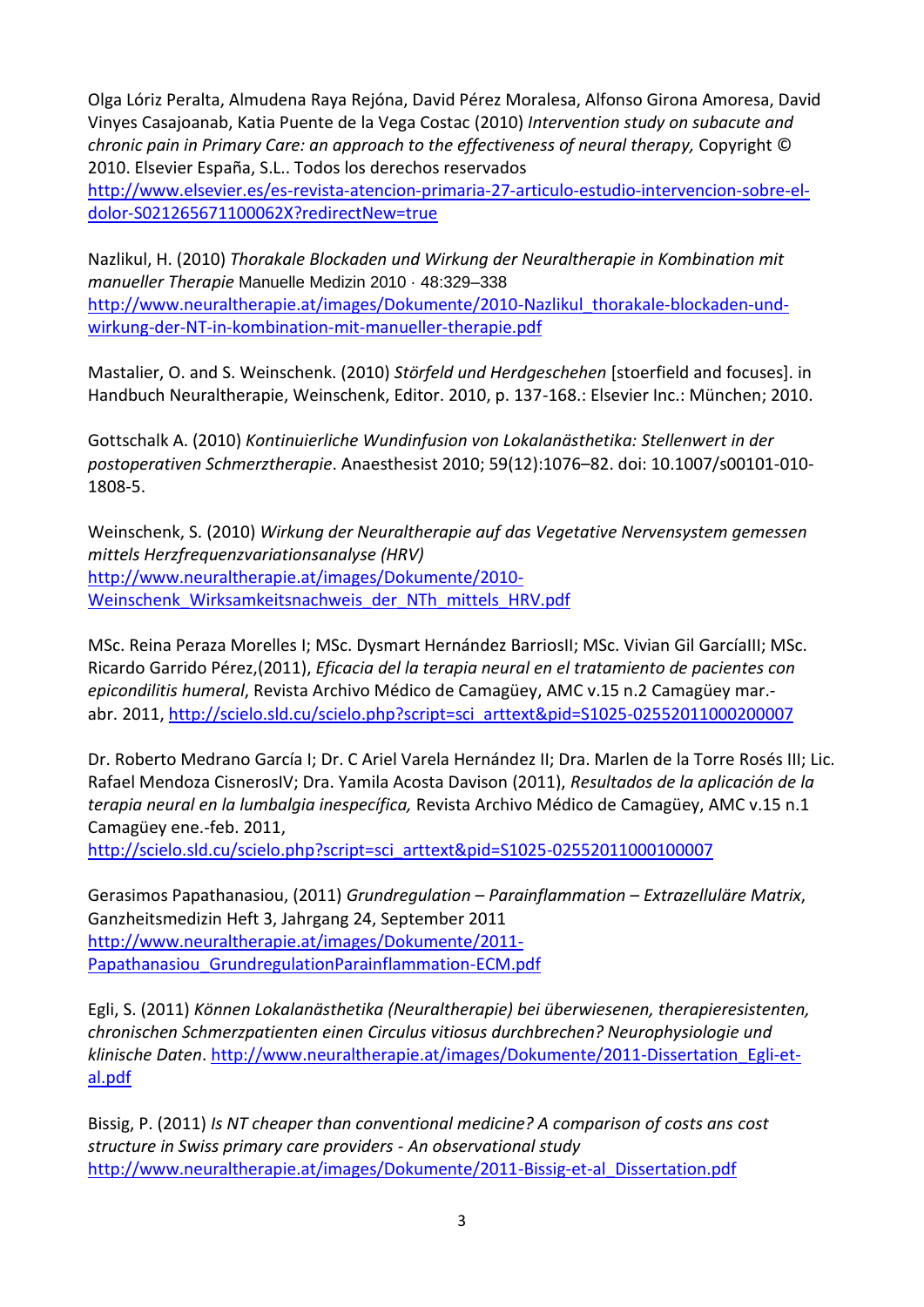Dönges, A. (2011) *Evaluation of Neural Therapy and Comparison with Conventional Medicine: Structure, Process and Outcomes* http://www.neuraltherapie.at/images/Dokumente/2011-Doenges-et-al Evaulation of neural.pdf

Jorge Enrique Russi Garzón, (2012), *Modificaciones en la calidad de vida en pacientes con dolor osteomuscular tratados con terapia neural en la consulta externa*, Trabajo de investigación presentado como requisito parcial para optar al título de: Magíster en Terapia Neural, Universidad Nacional de Colombia Facultad De Medicina, Departamento De Medicina Alternativa Bogotá D.C., Colombia 2012 <http://www.bdigital.unal.edu.co/7252/1/598614.2012.pdf>

Weinschenk S. (2012) *Neural therapy-A review of the therapeutic use of local anesthetics. Acupuncture and Related Therapies* 2012; 1(1):5–9. doi: 10.1016/j.arthe.2012.12.004. [http://www.neuraltherapie.at/images/Dokumente/2012-](http://www.neuraltherapie.at/images/Dokumente/2012-Weinschenk_Review_Neuraltherapy_ARTHE_4_2012.pdf) Weinschenk Review Neuraltherapy ARTHE 4 2012.pdf

Bertoglio S, Fabiani F, Negri PD, Corcione A, Merlo DF, Cafiero F et al. (2012) *The postoperative analgesic efficacy of preperitoneal continuous wound infusion compared to epidural continuous infusion with local anesthetics after colorectal cancer surgery: A randomized controlled multicenter study*. Anesth Analg 2012; 115(6):1442–50. doi: 10.1213/ANE.0b013e31826b4694.

Lirk P, Berger R, Hollmann MW, Fiegl H. (2012) *Lidocaine time- and dose-dependently demethylates deoxyribonucleic acid in breast cancer cell lines in vitro*. Br J Anaesth 2012; 109(2):200–7. doi: 10.1093/bja/aes128.

Bergsmann, R. (2012) *Grundregulation – das längste Kontinuum der Medizingeschichte* zaenmagazin 2/2012 [http://www.neuraltherapie.at/images/Dokumente/2012-](http://www.neuraltherapie.at/images/Dokumente/2012-Bergsmann_r.grundregulation.pdf) [Bergsmann\\_r.grundregulation.pdf](http://www.neuraltherapie.at/images/Dokumente/2012-Bergsmann_r.grundregulation.pdf)

Weinschenk, S. (2012) *Neural therapy—A review of the therapeutic use of local anesthetics* [http://www.neuraltherapie.at/images/Dokumente/2012-](http://www.neuraltherapie.at/images/Dokumente/2012-Weinschenk_Review_Neuraltherapy_ARTHE_4_2012.pdf) Weinschenk Review Neuraltherapy ARTHE 4 2012.pdf

Stefan Weinschenka,d, Kerstin, Brockera, Lorenz Hotzb, Thomas Strowitzkia, Stefanie Joosc for the HUNTER (Heidelberg University Neural Therapy Education and Research) Group (2013) *Successful Therapy of Vulvodynia with Local Anesthetics: A Case Report*, Forsch Komplementmed 2013;20:138–143 DOI: 10.1159/000350023

[http://www.neuraltherapie.at/images/Dokumente/2013-Weinschenk\\_Weinschenk-et](http://www.neuraltherapie.at/images/Dokumente/2013-Weinschenk_Weinschenk-et-al_2013_Vulvodynia_Forsch_Komplementmed_20.pdf)al 2013 Vulvodynia Forsch Komplementmed 20.pdf

Fischer L, Ludin SM, Puente de la Vega K, Sturzenegger M. (2015) *Neuralgia of the glossopharyngeal nerve in a patient with posttonsillectomy scarring: recovery after local infiltration of procaine-case report and pathophysiologic discussion*. Case Rep Neurol Med. 2015; 2015:560546 https://www.ncbi.nlm.nih.gov/pmc/articles/PMC4415660/

Lóriz Peralta, Olga, Raya Rejón, Almudena, Marin Gamito, Joan Manel, Carrera Montes, Carmen Maribel, Venegas Barrero, Maria José, (2013) *Efectivitat i complementarietat de les infiltracions i la teràpia neural segmental per al tractament de l'espatlla dolorosa*, Hispana, Acceso en linea al patrimonia cultural,

<http://hispana.mcu.es/registros/registro.cmd?tipoRegistro=MTD&idBib=12999141>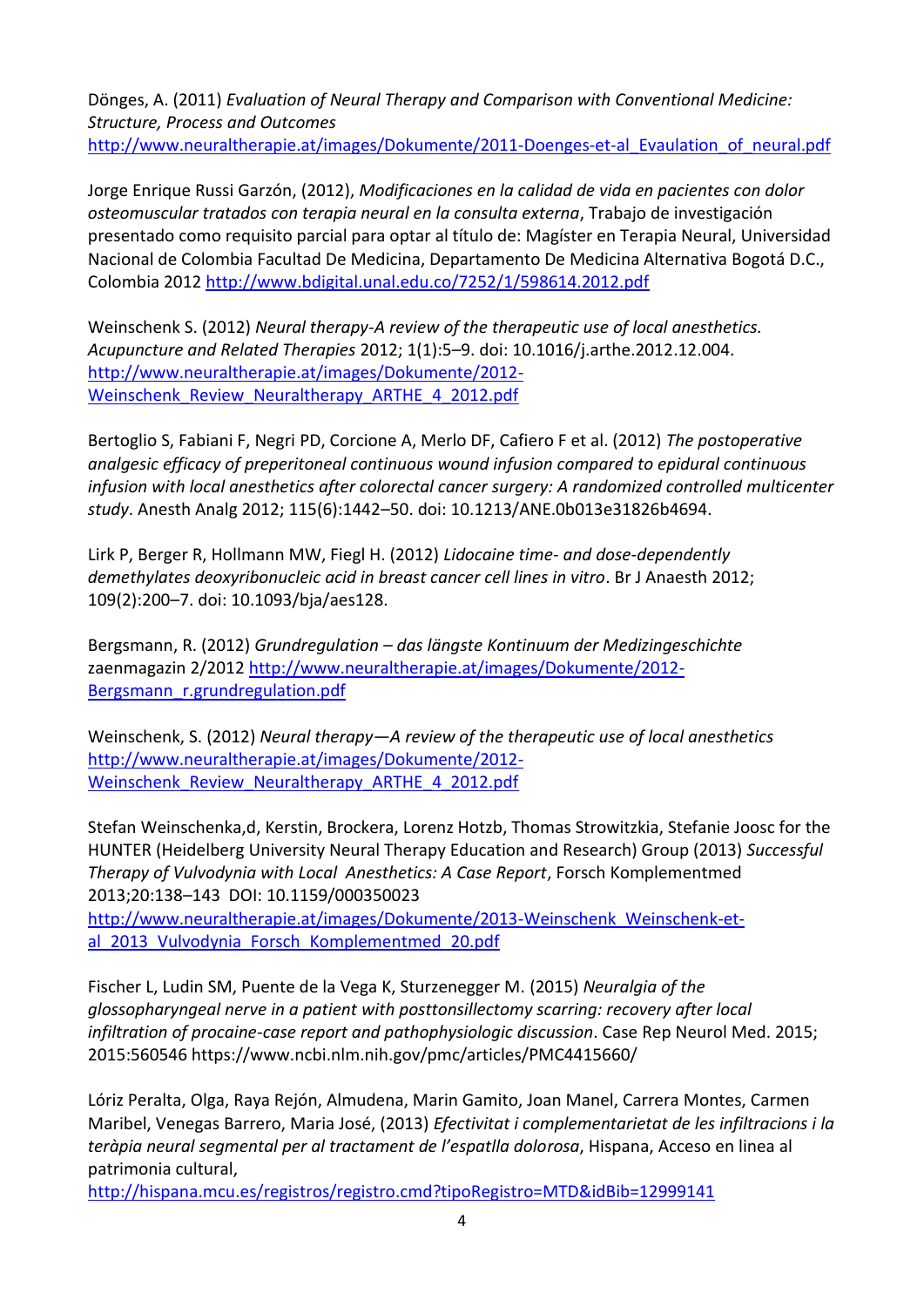Gerasimos Papathanasiou, (2013) *Das Störfeld als peripherer neuro-immuno-inflammatorischer Stressor* Ganzheitsmedizin Heft 4, Jahrgang 26, Dezember 2013 [http://www.neuraltherapie.at/images/Dokumente/2013-Papathanasiou\\_Das-Strfeld\\_als](http://www.neuraltherapie.at/images/Dokumente/2013-Papathanasiou_Das-Strfeld_als-peripherer_neuro-immunoinfl.Stressor.pdf)[peripherer\\_neuro-immunoinfl.Stressor.pdf](http://www.neuraltherapie.at/images/Dokumente/2013-Papathanasiou_Das-Strfeld_als-peripherer_neuro-immunoinfl.Stressor.pdf)

Weinschenk, S. (2013) *Successful Therapy of Vulvodynia with Local Anesthetics: A Case Report* [http://www.neuraltherapie.at/images/Dokumente/2013-Weinschenk\\_Weinschenk-et](http://www.neuraltherapie.at/images/Dokumente/2013-Weinschenk_Weinschenk-et-al_2013_Vulvodynia_Forsch_Komplementmed_20.pdf)al 2013 Vulvodynia Forsch Komplementmed 20.pdf

Egli S, Pfister M, Ludin SM, Puente de la Vega K, Busato A, Fischer L. (2015) *Longterm results of therapeutic local anesthesia (neural therapy) in 280 referred refractory chronic pain patients*. BMC Complement Altern Med. 2015; 15:200<https://www.ncbi.nlm.nih.gov/pmc/articles/PMC4483221/>

Olga Lóriz Peralta, Sandra Sabanich Flores , Cristina Oriol Zerbe, Maria Palacios Cuesta , Lucio Pinto Pena, Maria DiezCaballero Murua, Vivian Grahit Vidosa, Antonio Nieto Maclino (2015), *Efectivitat de la teràpia neural en el control del dolor en dones amb gonartrosi,* Butlleti de l Atencio Primaria de Catalunya, Volum 33 Núm. 2,<http://www.butlleti.cat/ca/Vol33/iss2/3>

Simon Egli, Mirjam Pfister, Sabina M. Ludin, Katia Puente de la Vega, André Busato & Lorenz Fischer (2015), *Long-term results of therapeutic local anesthesia (neural therapy) in 280 referred refractory chronic pain patients,* BMC Complementary and Alternative Medicine volume 15, Article number: 200 (2015)

<http://bmccomplementalternmed.biomedcentral.com/articles/10.1186/s12906-015-0735-z>

Puente de la Vega Costa K, Gómez Perez MA, Roqueta C, Fischer L: (2016) *Effects on hemodynamic variables and echocardiographic parameters after a stellate ganglion block in 15 healthy volunteers*. Auton Neurosci. 2016;197:46-55 [http://www.autonomicneuroscience.com/article/S1566-0702\(16\)30035-2/fulltext](http://www.autonomicneuroscience.com/article/S1566-0702(16)30035-2/fulltext)

Stefan Weinschenk, a,b Markus W. Hollmann, c Richard Göllner, d Susanne Picardi, e Thomas Strowitzki, b Leon Diehl, f Lorenz Hotz, e Thomas Meuser, g for the Heidelberg, University Neural Therapy Education and Research Group (The HUNTER Group) (2016) *Injections of Local Anesthetics into the Pharyngeal Region Reduce Trapezius Muscle Tenderness* Forsch Komplementmed 2016;23:111–116, DOI: 10.1159/000444665

Weinschenk, S. (2016) *Neue Erkenntnisse über die Natur des Störfelds mittels Erforschung der Nackenreflexpunkte* [http://www.neuraltherapie.at/images/Dokumente/2016-](http://www.neuraltherapie.at/images/Dokumente/2016-Weinschenk_Dokumentation_Bewerbung_Bergsmann-Preis-2016.pdf) [Weinschenk\\_Dokumentation\\_Bewerbung\\_Bergsmann-Preis-2016.pdf](http://www.neuraltherapie.at/images/Dokumente/2016-Weinschenk_Dokumentation_Bewerbung_Bergsmann-Preis-2016.pdf)

Stefan Weinschenk, a,b Richard Göllner, c Markus W. Hollmann, d Lorenz Hotz, e, Susanne Picardi e Katharina Hubbert, f Thomas Strowitzki, b Thomas Meuser, g for the Heidelberg University Neural Therapy Education and Research Group (The HUNTER group) (2016) *Inter-Rater Reliability of Neck Reflex Points in Women with Chronic Neck Pain,* Forsch Komplementmed, DOI: 10.1159/000447506, Published online: June 23, 2016 [http://www.neuraltherapie.at/images/Dokumente/2016-Weinschenk\\_Inter](http://www.neuraltherapie.at/images/Dokumente/2016-Weinschenk_Inter-rater_Reliability_FoKo_2016.pdf)[rater\\_Reliability\\_FoKo\\_2016.pdf](http://www.neuraltherapie.at/images/Dokumente/2016-Weinschenk_Inter-rater_Reliability_FoKo_2016.pdf)